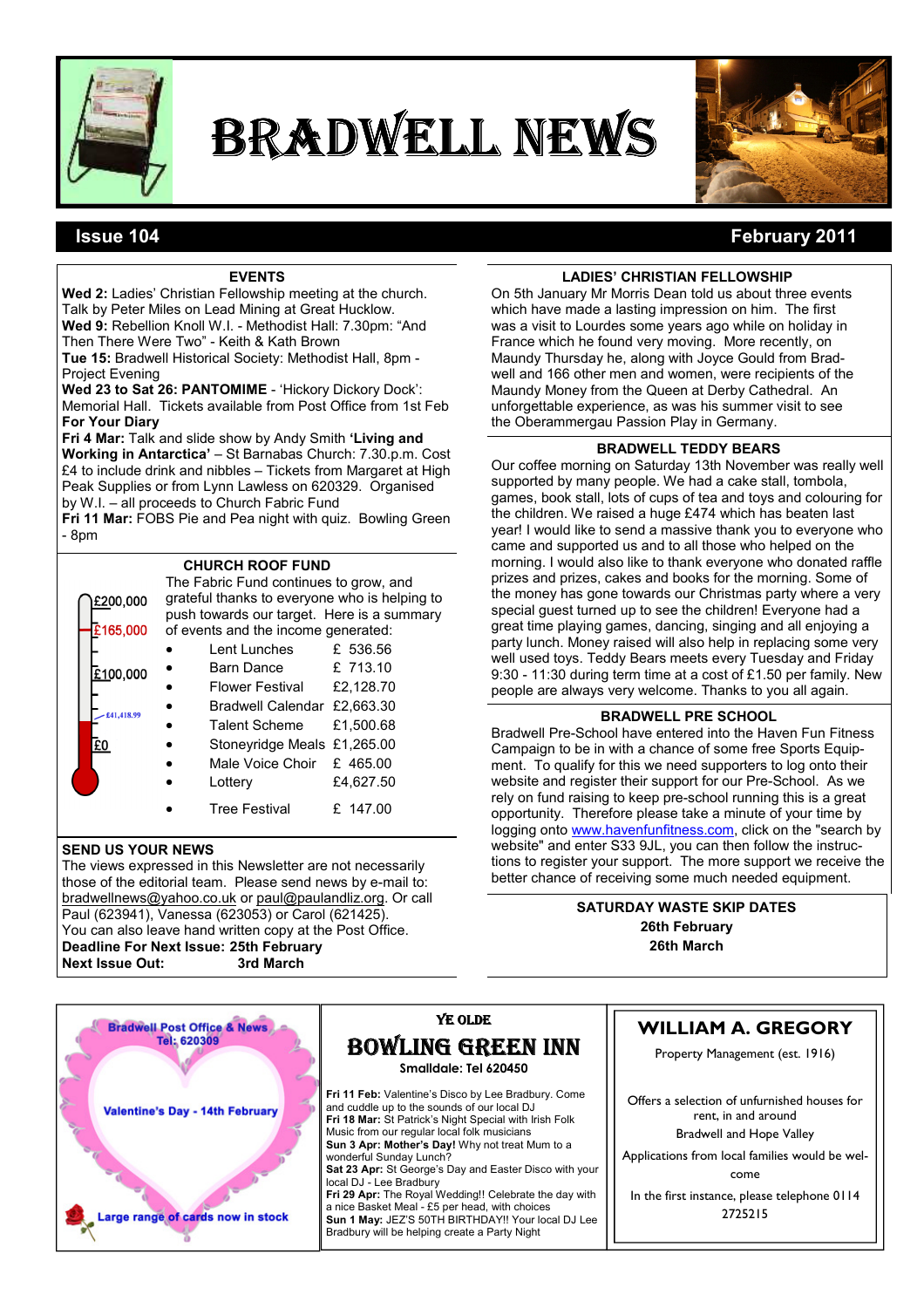# Bradwell News **Page 2**

#### PARISH COUNCIL NOTES

Town Bottom Playing Field: Work has now begun to replace the old equipment and our aim is to have the new equipment installed in time for the Easter school holiday. Our preferred equipment supplier/installer quoted a price of £3,000 to remove the old equipment and the artificial surfacing material. Councillor Jonathan Walker suggested an alternative of advertising the equipment on e-bay – with a condition that the purchaser must remove and dispose of the surfacing materials. This was agreed by the PC and the price achieved was £41. Not a lot, you might think, but it makes a total saving for the PC of £3,041. The purchaser is the landlord of a pub and we understand that some of the equipment will be used to create a play area in the pub garden. The next stage in the process is the re-grading of the whole play area to suit the equipment we plan to install. We have authorised the parish clerk to negotiate a day rate with our preferred contractor, within the limits of our total budget for this work. No order has yet been placed for equipment, although we do have some preferences which take into account the comments made at the public meeting. Some parents have requested that village children should be consulted – as we did before the old equipment was selected in 2001. At a special meeting on January 21<sup>st</sup> it was agreed that Councillor Jennie Lawson (Chair of Playing Field Committee) should visit both village schools to explain what we are proposing and to establish their preferences from the manufacturers catalogues. It would also be discussed at the Junior School council. We have a total of £42,000 for new equipment and this will be allocated to items in order of the children's preference, as subsequently approved by the PC. The problems associated with the old equipment became apparent as soon as it was installed and we have taken them into consideration when selecting the new range. I will refrain from claiming it to be vandal–proof because that tempts fate, but being of all-tubular steel construction it certainly appears to offer a longer life expectancy than the old equipment. Time will tell.

**PC Youth Club:** We can now call it a youth club, rather than a youth centre, since County have recently given their approval to the PC managing one. Previously our involvement was limited to managing the premises and equipment and providing a coordinator. So at a meeting on January 17<sup>th</sup> it was agreed to change the title of the Youth Centre Committee to Youth Club Committee and to alter its terms of reference accordingly. The appointment of our new youth club leader was confirmed at the PC meeting on January 4<sup>th</sup> at a fixed rate of £50 per 3 hour session, which includes cleaning the premises. The person selected lives in Buxton and is a fully qualified professional youth leader with lots of experience. The club re-opened on Jan 13th and membership numbers are increasing again. Helpers are needed, so if you can spare one Thurs evening a month from 7 to 9pm for this important voluntary work please contact the parish clerk. Chris Furness

#### FEBRUARY CHURCH SERVICES

| <b>HOPE</b>      |                                     |
|------------------|-------------------------------------|
| 6 Feb            | 0915 Sung Eucharist                 |
| 13 Feb           | 0800 Holy Communion                 |
|                  | 1000 Morning Prayer                 |
| 20 Feb           | 0915 Morning Service                |
| 27 Feb           | 1100 Family Communion               |
| <b>CASTLETON</b> |                                     |
| 6 Feb            | 1100 Plough Sunday                  |
| 13 Feb           | 0915 Holy Communion                 |
| 20 Feb           | 0915 Morning Service                |
| 27 Feb           | 0915 Morning Prayer                 |
| <b>BRADWELL</b>  |                                     |
| 6 Feb            | 0800 Holy Communion                 |
|                  | 0915 Morning Prayer                 |
| 13 Feb           | 1100 Family Communion               |
| 20 Feb           | 0915 Morning Service/Morning Prayer |
| 27 Feb           | 0915 Holy Communion                 |
|                  |                                     |

#### POSSIBLE CHANGES TO PUBLIC TRANSPORT

An article in January's 'Derbyshire First' outlined possible cuts to public transport in their forthcoming hard hitting budget. These will almost certainly affect our local services, hitting gold card holders and students especially hard. Four areas they have highlighted are:-

Cutting subsidies on buses with low passenger numbers

• Ending half fare travel on local trains for Derbyshire Gold Card holders

Reducing the fares subsidy for b\_line cardholders and on school bus fares for children living less than three miles from their secondary school

• Ending free travel on Community Transport Dial-a-Bus services for Gold Card holders

More details, including a questionnaire, can be found at www.derbyshire.gov.uk/publictransport. Have your say. Contact the County Council on 08456 058 058 or 01629 533190, e-mail first@derbyshire.gov.uk, or contact your County Councillor for Chapel and the Hope Valley, Tracy Critchlow on 01298 872012.

#### CARNIVAL 2011

Yes, it's that time of year! We are beginning to make arrangements for this year's carnival. Did you enjoy last year's carnival? Were there things we could have done better? Do you have any good ideas? Would you be willing to give us a helping hand? If your answer is 'yes' to any of the above then please come along to the Carnival Committee meeting on Monday 14h February (yep, I know it's Valentines Day but our meetings are usually fairly short!) 7 pm in the Memorial Hall. If you can't make that date but would still like to be involved then please ring Vanessa Horstead on 623053 or email me on vhorstead@hotmail.com.

# C I STRONG TIMBER SERVICES

Manufacturers of Superior Timber Buildings

Full Range of products available including Large Sheds, Garages, Workshops, Stabling and Field Shelters. A full range of animal housing available. All ground work undertaken

Tel: 01298 873098 / Mob: 0771 5254620

Tideswell Moor, Tideswell, Nr Buxton, SK17 8JD

www.strongtimberservices.co.uk

## MOVING HOME? NEED TO PACK?

Get your cartons and packaging from

# BRADWELL PACKAGING

TELEPHONE: 01433 620590 Bradwell Packaging Services Ltd. Stretfield Mill, Bradwell Hope Valley, Derbyshire S33 9JT

# Craft Supplies Ltd.

Newburgh works Netherside, Bradwell Wood turning and Craft Supplies Pyrography and Marquetry Wood working courses

Visit our retail shop Mon. to Sat.

www.craft-supplies.co.uk sales@craft-supplies.co.uk 01433 622550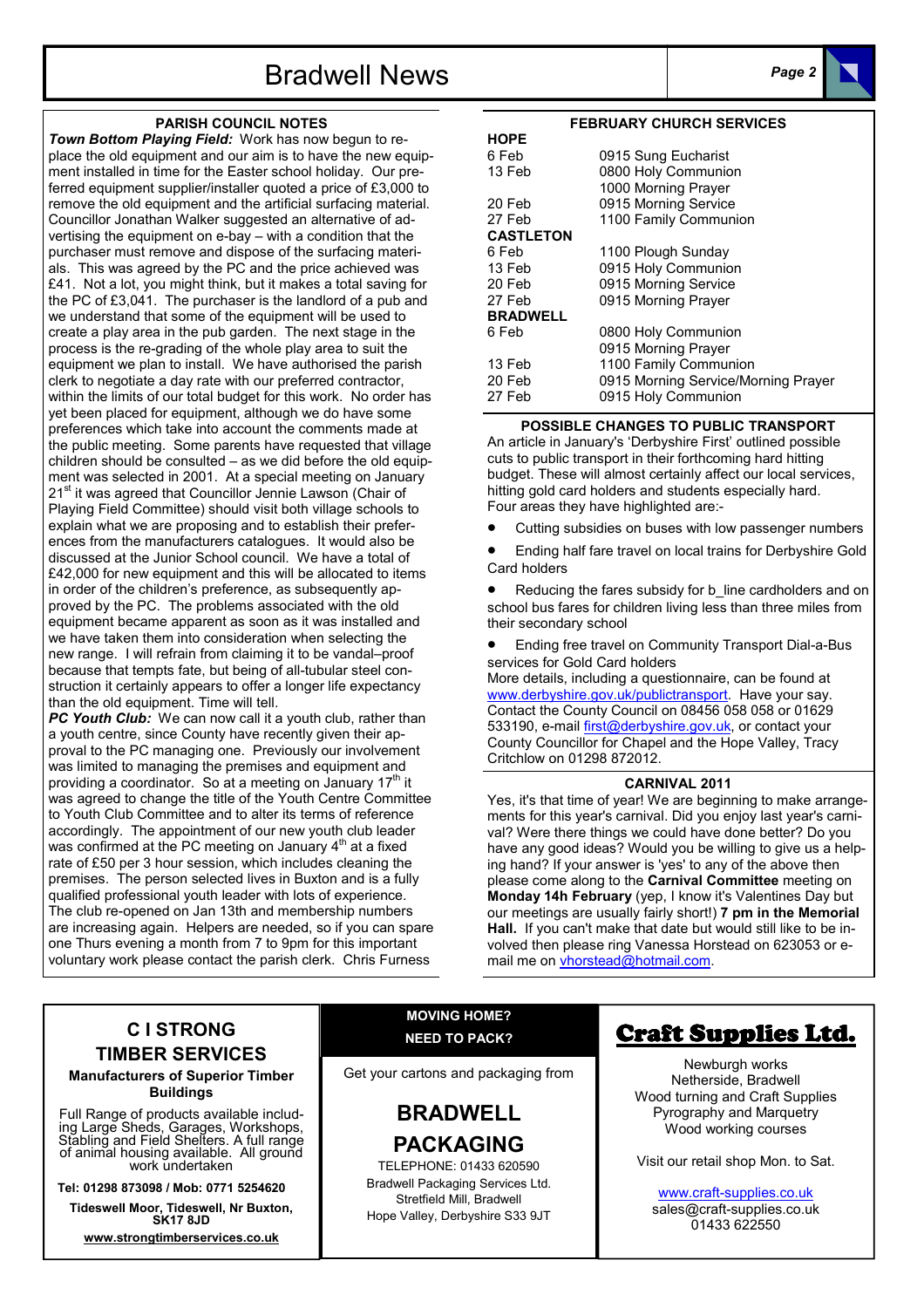## HOPE VALLEY ADVENTURE FILM FESTIVAL

Back again, after the hugely successful first event last year, the 2011 HVAFF will be held on Saturday 12<sup>th</sup> February 2011 at Hope Valley College. So make a note in your diary and come along to experience the thrill of outdoor adventure through films, activities, lectures, art and photography. Hope Valley Adventure Film Festival (HVAFF) is an all day package of outdoor adventure and entertainment. The day time schedule runs from 11am to 6pm and includes two 'Best of ShAFF' film packages (selected from Sheffield Adventure Film Festival 2010), two youth adventure film programmes, art and photography displays as well as activities including mountain biking, bouldering and a caving challenge open to everyone who attends! This really is a great day out for all ages, which will inspire and entertain in equal measure. Day time tickets are available in advance on-line from three specialist Hope Valley outdoor shops, Outside - Hathersage, Hitch 'n Hike - Bamford and AdventurQuip - Castleton. They cost just £5 for youth, £7.50 for adults, or £22 for a family ticket. Tickets are also available on the door at £5 youth, £9 adult and £25 for a family. Judging by last years popularity, buy yours early! The evening entertainment starts from 7pm with a packed schedule which includes an illustrated 'life and times' lecture and book signing from the original 'rock athlete' (and Hope valley resident) himself, Ron Fawcett, as well as repeats of a couple of the best films from the daytime schedule. Evening tickets are available both on line and on the door for just £5. Don't miss this great event! You will receive a warm welcome and inspiring entertainment, you can eat and drink on site (we even have our own festival beer) and can enter the much talked about HVAFF raffle with loads of great outdoor related prizes up for grabs. More details are available on our web site www.hvaff.co.uk including links to the ticket vendors.

#### THAT PANTOMIME

For those of you 'mature' enough to remember ITMA, the Centenary Players this year proudly present ITPA - It's That Pantomime Again. In a bid to take a fresh look at some old favourites from our past shows, we're serving up a tenth anniversary helping of Hickory Dickory Dock. Written by Norman Robbins and directed by Alison Benefield it promises to be a new slimline, slick, slapstick (and any other word beginning with sl) production. Performance dates are Wednesday 23rd - Saturday 26th February. Tickets on sale at the Post Office from Tuesday 1st February

## BARN DANCE - ADVANCE WARNING

By popular request! The will be a Barn Dance on Saturday 2<sup>nd</sup> April in Bradwell Memorial Hall. The event will run from 7.30 to 11.30pm and there will be Live Music and a Bar. Cost is £10 per person, to include supper. We suggest you get your tickets early to avoid disappointment. Please call Doreen Cameron-Murphy 01298 871598



# MISTER CARPET

(John and Steve) Select your new carpets or vinyl in your own home or visit our showroom at 428 Ecclesall Road, Sheffield Free estimates - No obligation Telephone Sheffield 0114 268 1733 or Bradwell: 01433 623700 and 623800 Mobiles: 07711 753018 & 07803 273172

> Carpets fitted and refitted No Job Too Small

# THE SHOULDER OF MUTTON

Sky Sports HD and 3D Quiz and Bingo Sundays (free supper) Parties and Special Occasions catered for

> 'Corky and Tina' Hope Valley 620427

#### LAGER LOCATED

Police in Hathersage have confiscated more than 40 cans and bottles of lager following an anonymous tip-off from a member of the public. Officers from the Hathersage Area Safer Neighbourhood Policing Team (SNT) received a report that a youngster had hidden some alcohol near to a public car park in the village. They visited the area and found a mixture of 42 unopened cans and bottles of lager. The alcohol was seized and tipped away by officers. PCSO Anthony Boswell of the Hathersage SNT said: "We take reports of underage drinking and anti-social behaviour seriously, and by confiscating this stash we hope to have prevented any further issues which may have occurred later in the evening due to youngsters' potentially drinking alcohol in the street. "We would like to express our thanks to the local community for coming forward with this information and for helping us to keep Hathersage a safe and pleasant place to live." You can contact the Hathersage Safer Neighbourhood Policing Team by calling 0345 123 33 33 or email bakewell.neighbourhoods@derbyshire.pnn.police.uk

#### BRUNCH SUCCESS

The Brunch held on the 20th January hosted by Richard and Helen Plant, was supported by 39 people, who had an enjoyable meal and a very pleasant time.

The event raised £249.40 for the St. Barnabas Church Fabric Fund for repairs to the church roof. Thanks to Richard and Helen for a super meal and for their kind hospitality. Thanks also to all those who supported the event and helped make it a success.

The next Brunch will be hosted by Richard and Helen on Thursday 10th March between 11-30am and 1-00pm. Tickets are available from Peter and Janet Kobayashi (621459) and can be booked now.

#### THANK YOU

Peter and Joan would like to say a big Thank You to Keith and Molly and Vic and June for all the help they received when they had a burst pipe and the ceiling came down. Words can't say enough.



The third annual Wolfspit Fell Race is on Sunday 20<sup>th</sup> March at 11am - a revised route has been published - for details and registration check out the Website: http://www.wolfspitfellrace.org.uk/

Also, this year there are junior races hosted by Hope Valley Hurricanes on the same day, start time 10:30 am ~ just turn up. Under 10 years fun run, and 10-16 years category. See above website for details.

# YOUR LOCAL PRIVATE HIRE TAXI

Airports, Stations, Functions City Clubs etc.,

> Tel: Andy Owens on 07867 988690